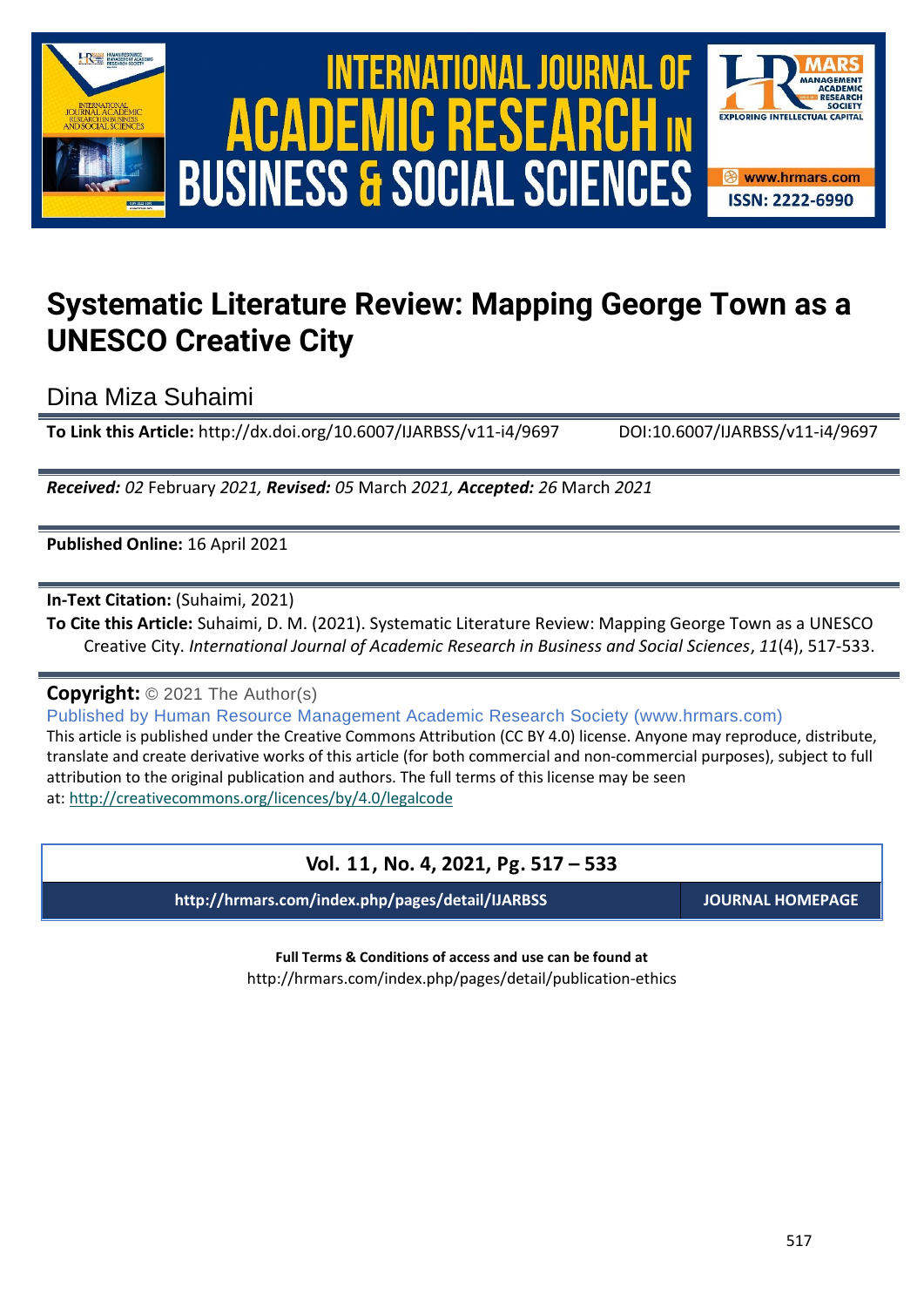

# **Systematic Literature Review: Mapping George Town as a UNESCO Creative City**

Dina Miza Suhaimi

Faculty of Technical and Vocational, Universiti Pendidikan Sultan Idris Malaysia Email: dinamiza2002@gmail.com

## **Abstract**

UNESCO Creative Cities Network (hereafter UCCN) was established in 2004. The purpose of UCCN establishment is generally to facilitate the spread of cultural groups around the world; that include to exchange technical knowledge, experience, successful examples and to stimulate local economy and social development with the help of creative industries. UCCN covers seven creative categories that include crafts and folk art, creative fields, design, film, gastronomy, literature, media arts as well as music. UNESCO George Town Cultural World Heritage Site, Penang, Malaysia (hereafter UNESCO George Town) was successfully listed as a UNESCO Cultural World Heritage Site in 2008. Undoubtedly, the prestigious inscription has elevated UNESCO George Town's status and popularity, both domestically and internationally. Unfortunately, although the concept of UCCN is gaining credence from other region and countries, there is still a dearth of research in Malaysia on the nascent topic of UCCN. Thus, this paper aims to fill this research gap. The objectives of this paper are two-fold: (1) To critically analysing the potentials of UNESCO George Town, if at all, to be part of UNESCO Creative Cities Network (UCCN); and (2) To develop knowledge of systematic literature review (SLR) searching process with special reference to UNESCO George Town and UNESCO Creative Cities Network (UCCN). The findings of this paper revealed that there is a potential of UNESCO George Town to be branded as City of Gastronomy. The findings from this paper will perhaps benefit the key stakeholders and further elevate the status of UNESCO George Town, Penang, Malaysia.

**Keywords:** City of Gastronomy, UNESCO Creative Cities Network (UCCN), George Town, Penang, UNESCO.

## **Introduction: UNESCO Creative Cities Network**

The United Nations Educational, Scientific and Cultural Organization (UNESCO) was established in the year 1945, in order to create peace through international cooperation in culture, sciences as well as education (Pearson, and Pearson, 2017). In 1972, the organization established the World Heritage List that identified sites with highly cultural and natural significance (Rosi, 2014). For inclusion on the prestigious list, sites must meet one or more of ten criteria of UNESCO's outstanding universal value (OUV) criteria.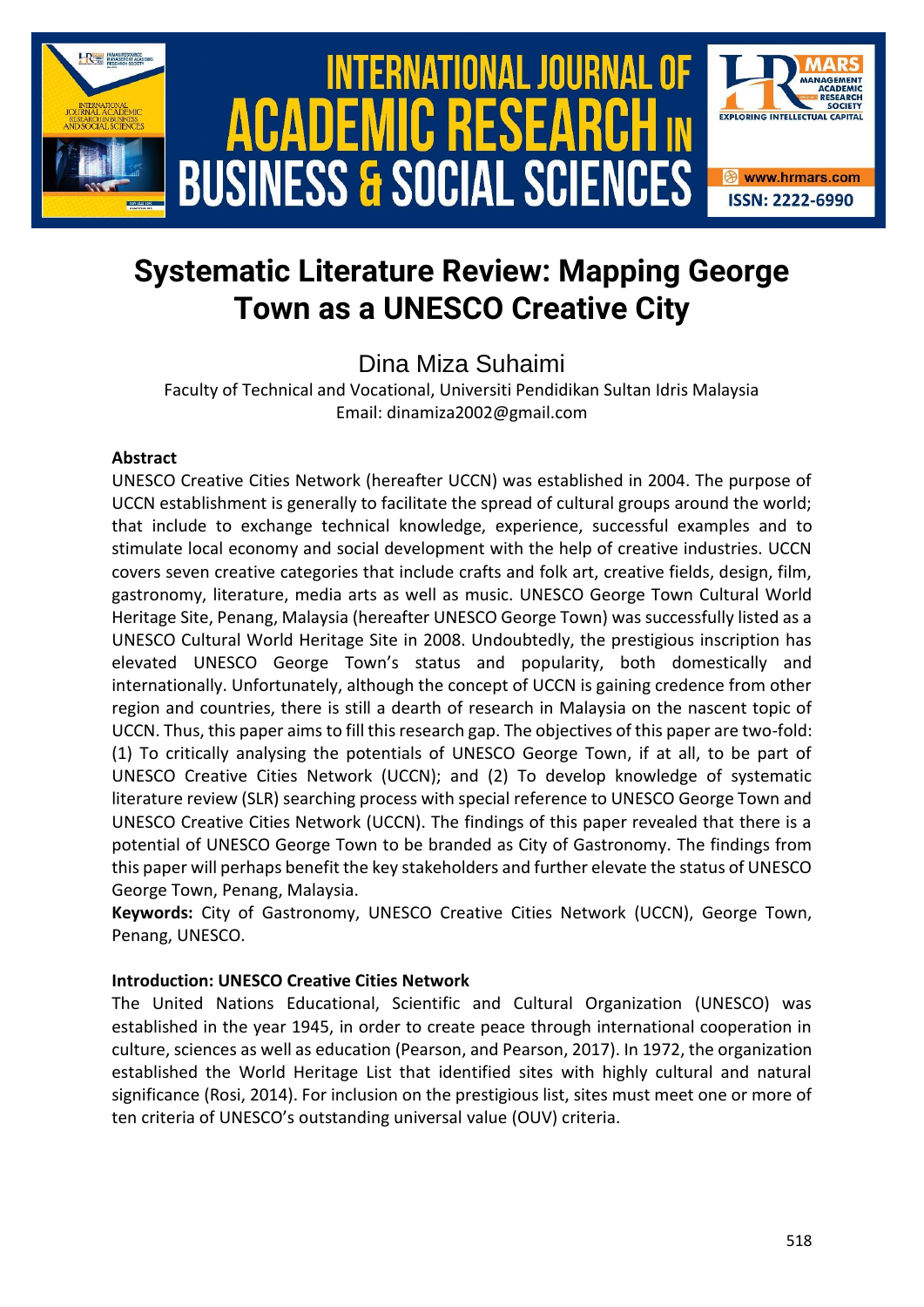**Vol. 1 1 , No. 4, 2021, E-ISSN: 2222-6990 © 2021 HRMARS**

OUV can be described as natural and/or cultural superlative that are highly exceptional to transcend national boundaries and to be of common prominence for current and future generations. Fundamentally, the protections of these cultural and natural heritage properties are of the utmost importance to the community as a whole (Londen, et al., 2019). To date, UNESCO has listed 1,121 cultural, natural and mixed properties (sites) under five regions that consist of 167 state parties (countries) (UNESCO, 2020).

The selections of Cultural World Heritage Sites are based on six criteria: (i) human creative genius; (ii) interchange of human values; (iii) exceptional testimony to cultural tradition; (iv) significance stages in human history; (v) example of traditional human settlement; and (vi) heritage associated with events of outstanding universal significance. In addition, the selections of Natural World Heritage Sites are based on four remaining criteria of OUV: (vii) excellent natural phenomena or natural aesthetic importance; (viii) major stages of earth's history; (ix) significant on-going biological and ecological processes; and/or (x) important natural habitats for conservation of biological diversity (UNESCO, 2020).

Apart from the remarkable establishment of Natural and Cultural World Heritage List, UNESCO introduced the UNESCO Creative Cities Network (UCCN) in late 2004 (Pearson, and Pearson, 2017). The UCCN now counts a total of 251 creative cities from 72 countries that are located in five regions (Minty and Nkula-Wenz, 2019). The aim of UCCN is to develop and promote inter-city members cooperation that placing creative criteria as a core factor of the cities' urban development plans as well as to ensure that the cities are safe, inclusive, resilient and sustainable (Biondi, et al., 2020; Podolskaya et al., 2020). Furthermore, the Network aims to stimulate local economy and social development, share experience and exchange knowledge with the assistance of creative industries (Stasiulis, 2017). There are seven recognised creative criteria that underpin the city members involvement in the UCCN; that can be chosen based on their preferences, namely design, music, crafts and folk art, literature, gastronomy, film and media arts (Alamoudy, 2013; Rodríguez-Gutiérrez, et al., 2020).

For cities to be granted as Cities of Crafts and Folk Art, they need to possess any of the following creative criteria: (i) on-going tradition of crafts or folk art; (ii) crafts and folk-art production; (iii) presence of craft artisans; (iv) crafts and folk-art related training centers; (v) promote crafts and folk art; and/or (vi) infrastructure that are relevant to crafts and folk art (UNESCO, 2020). A selection of Cities of Crafts and Folk-Art examples are Ouagadougou (Africa), Tunis (Arab States), Bamiyan (Asia and the Pacific), Paducah (Europe and North America) and Nassau (Latin America and the Caribbean).

In order to be registered as Cities of Music, the cities must meet any of these particular creative criteria: (i) being recognized as musical activities and centres; (ii) experience in hosting musical events at national and/or international level; (iii) promote the music industry; (iv) be the centres of music based institutions; (v) informal structures for music education; (vi) platforms dedicated to music including from other countries; and/or (vii) cultural spaces that fit for listening and practicing music (Baker, 2017). A selected number of Cities of Music examples include Kinshasa (Africa), Ramallah (Arab States), Auckland (Asia and the Pacific), Liverpool (Europe and North America) and Salvador (Latin America and the Caribbean).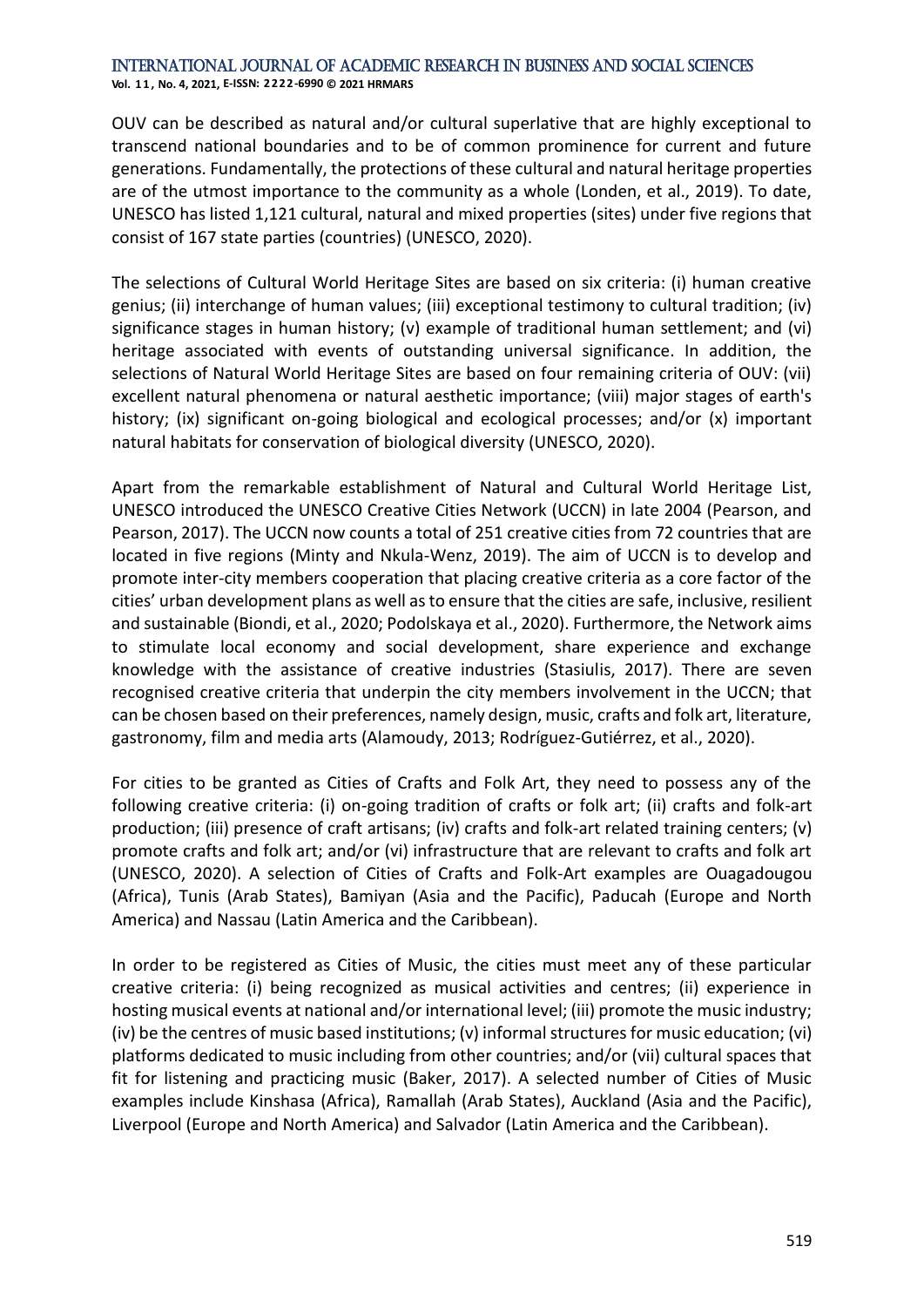Cities that aim to be listed as Cities of Design should oblige with any of these creative criteria: (i) reputable design industry; (ii) cultural landscape driven by design and the built environment; (iii) research centres and design schools; (iv) continuously practising designers at a local and/or national level; (v) experience in hosting design related events; (vi) advantage for local designers and planners to take advantage of urban/natural conditions and local materials; and/or (vii) driven by design related creative industries (Stocker, 2019 ; UNESCO, 2020). A number of examples of Cities of Design consist of Cape Town (Africa), Dubai (Arab States), Nagoya (Asia and the Pacific), Berlin (Europe and North America) and Mexico City (Latin America and the Caribbean).

Cities with the intention to be entitled as Cities of Literature, the cities have to hold to any of these creative criteria: (i) the diversity, quantity and quality of publishing houses and editorial initiatives; (ii) quantity and quality of literature related programs in schools and tertiary institutions; (iii) environment where literature, poetry and/or drama draw an important role; (iv) experience in hosting events that promote both local and international literature; (v) bookstores, libraries and cultural centres committed to promote, preserve and disseminate the literature; (vi) active effort in translating literary works of local languages and foreign literature; and/or (vii) involved medias in strengthening the market for literary products and promoting literature (João, 2016 ). For instance, cities that represent the literature criteria comprise Durban (Africa), Beirut (Arab States), Lahore (Asia and the Pacific), Milan (Europe and North America) and Montevideo (Latin America and the Caribbean).

The criteria for cities to be accepted as Cities of Gastronomy include: (i) well-developed gastronomy that is characteristic of the urban centre and/or region; (ii) numerous gastronomy community that include chefs and/or traditional restaurants; (ii) traditional cooking with authentic ingredients; (iv) local know-how, traditional cooking methods that have survived technological/industrial advancement; (v) traditional food markets and industry; (vi) experience of hosting gastronomic related events; (vii) respect for the environment and sustainability of local products; and/or (viii) inclusion of biodiversity conservation programs in cooking schools curricula, promotion of nutrition in educational institutions and nurturing of public appreciation (Leng and Badarulzaman, 2014 ; Pearson and Pearson, 2017). Selected examples of Cities of Gastronomy are Overstand (Africa), Zahle (Arab States), Chengdu (Asia and the Pacific), Tucson (Europe and North America) and Panama City (Latin America and the Caribbean).

The criteria for cities to be renowned as Cities of Film include (i) important infrastructure related to cinema; (ii) links to the films related commercialization, production and distribution; (iii) experience in hosting events that are related to films; (iv) local and international collaborative initiatives; (v) film archives, institutes and/or private collections; (vi) film training centres and schools; (vii) disseminate films that are directed and/or produced locally or nationally; and/or (viii) encourage foreign films knowledge-sharing (UNESCO, 2020). Selections of designated Cities of Film examples are Wellington (Asia and the Pacific), Sofia (Europe and North America) and Santos (Latin America and the Caribbean).

The creative criteria for Cities of Media Arts consist of (i) develop creative and cultural industries triggered by digital technology; (ii) integrate media arts that leads to the improvement of urban life; (iii) progress of electronic art forms in quest of the involvement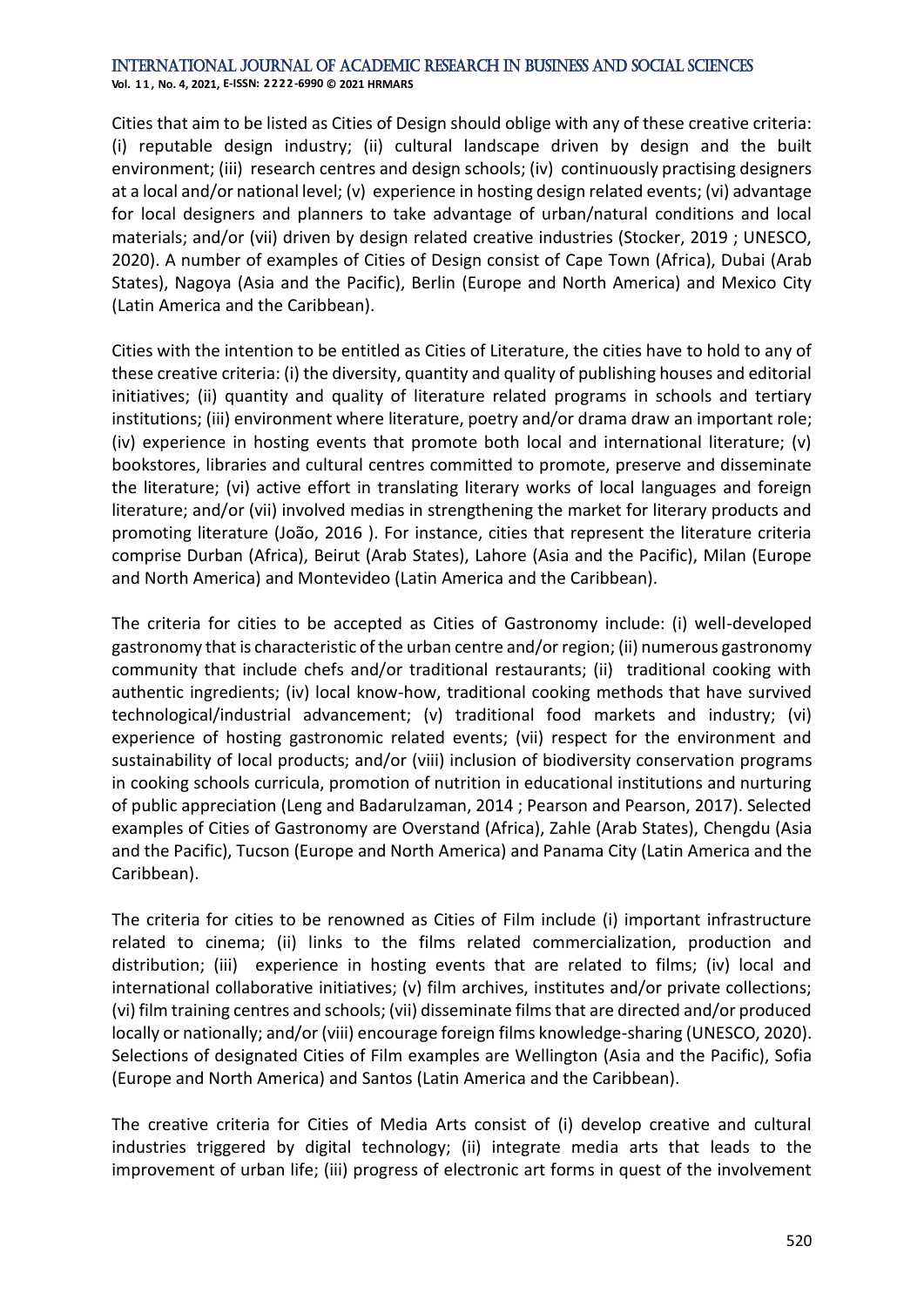of civil society; (iv) culture accessibility via digital technology advancement; and/or (v) platforms for media artists (UNESCO, 2020). Miscellanies examples of Cities of Media Arts are Dakar (Africa), Sapporo (Asia and the Pacific), Austin (Europe and North America) and Santiago de Cali (Latin America and the Caribbean).

Overall, as of March 2020, there are a total of 251 UNESCO creative city members where 49 of them represent the Creative Cities of Crafts and Folk Art, followed by Creative Cities of Music (49), Creative Cities of Design (43), Creative Cities of Literature (39), Creative Cities of Gastronomy (36), Creative Cities of Film (18) and Creative Cities of Media Arts (17) (UNESCO, 2020) (see Figure 1).



## **Figure 1. Number of UNESCO Creative City members within seven creative categories**

## **UNESCO George Town Cultural World Heritage Site, Penang, Malaysia**

George Town is the capital city of Penang, Malaysia (see Figure 2). In July 2008, UNESCO George Town was successfully listed as a Cultural World Heritage Site by UNESCO (Connolly, 2017). The inscription of UNESCO George Town was in accordance to UNESCO's Cultural OUV criteria that include criteria (ii), criteria (iii) and criteria (iv). Criteria (ii): demonstrate an interchange of human values and multi-cultural trading town in South and East Asia over a long span of time. Criteria (iii): demonstrate an exceptional living testimony of multi-cultural tangible and intangible heritage of Asia and colonial influences. Criteria (iv): demonstrate a mixture of influences of shophouses and townhouses without parallel anywhere in East and South Asia (Ramli, 2017).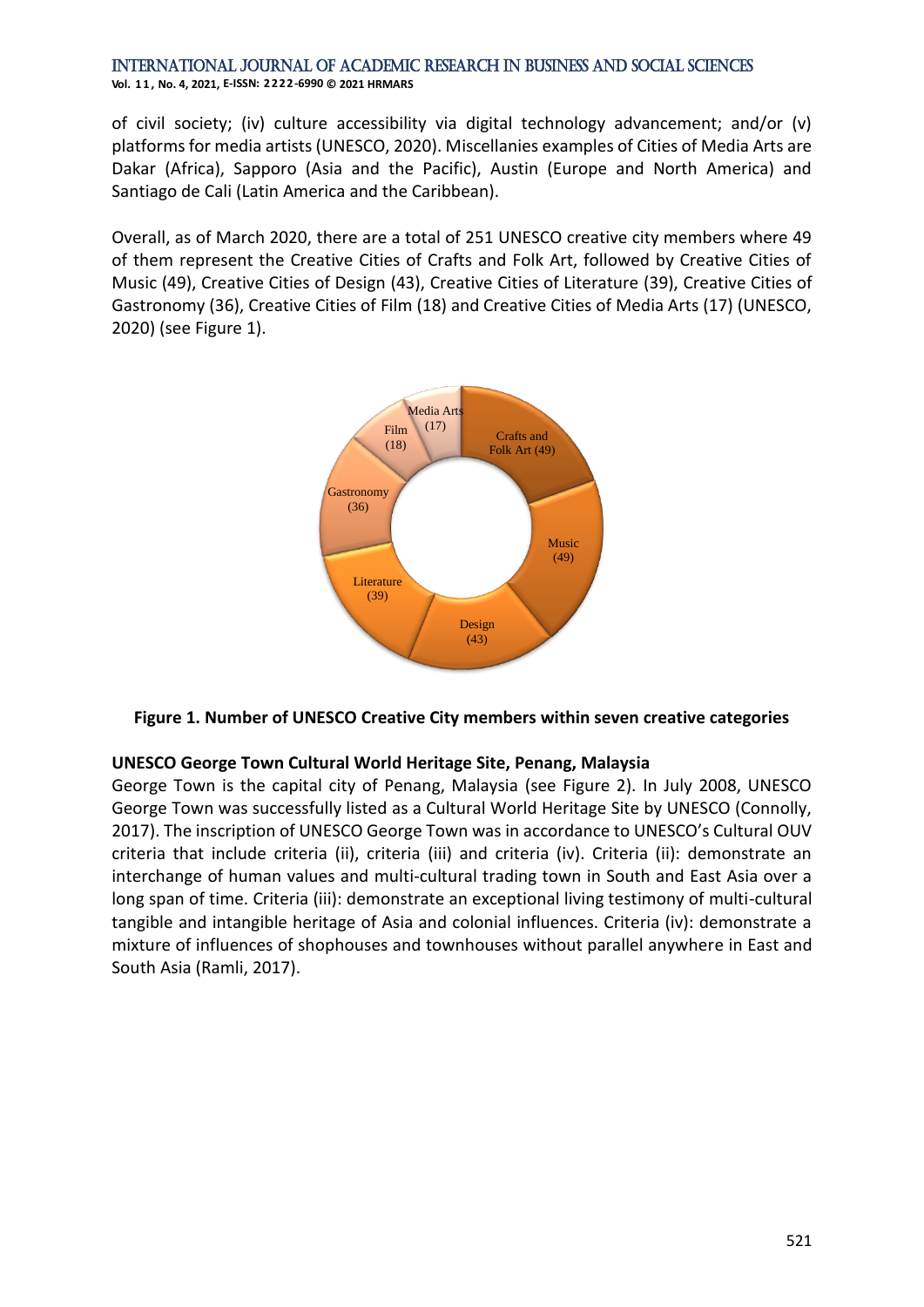

**Figure 2. Penang and George Town**.

Undoubtedly, the prestigious inscription has elevated George Town's status and popularity, globally. Penang is considered as second most visited destinations in Malaysia, after Kuala Lumpur (Mola, et al., 2011). Evidently, since the listing as a UNESCO status, the state's tourism industry has been showing a tremendous growth (Penang Monthly, 2015). In year 2007, a total of 5.19 million tourist arrivals to Penang were recorded (see Figure 3). Subsequently, year 2008 recorded a number of 6.31 million tourist arrivals to Penang. The following year recorded 5.96 million tourist arrivals to Penang, followed by 5.99 million (2010), 6.02 million (2011), 6.09 million (2012), 4.70 million (2013), 6.03 million (2014), 6.25 million (2015) and 6.60 million in 2016 (Omar et al., 2017).



**Figure 3. Tourist arrivals to Penang (2007 – 2016).**

In addition, UNESCO George Town and Penang have received many national and international accolades, such as 10 Greatest Street Food Cities in Asia in 2012; World's 15 Best Street Art in 2013; World's 10 Best City to Visit in 2014 (Chang, Khoo and Badarulzaman, 2015); 15 Best Cities in the World for food by The Culture Trip; No. 1 in the 10 Best Budget Travel Destination by Forbes; Top 10 Best places in the world to retire by Conde Nast Traveller; 16 Must Visit Destinations by Los Angeles Times; No. 6 Best Places to Retire Abroad by CNN; No. 4 Best 10 Cities to Visit by Lonely Planet; No. 4 in the Top 10 cities list for Best in Travel by Lonely Planet (The Star, 2015); 20 Destinations with the Most Beautiful Beaches (You Can Actually Afford to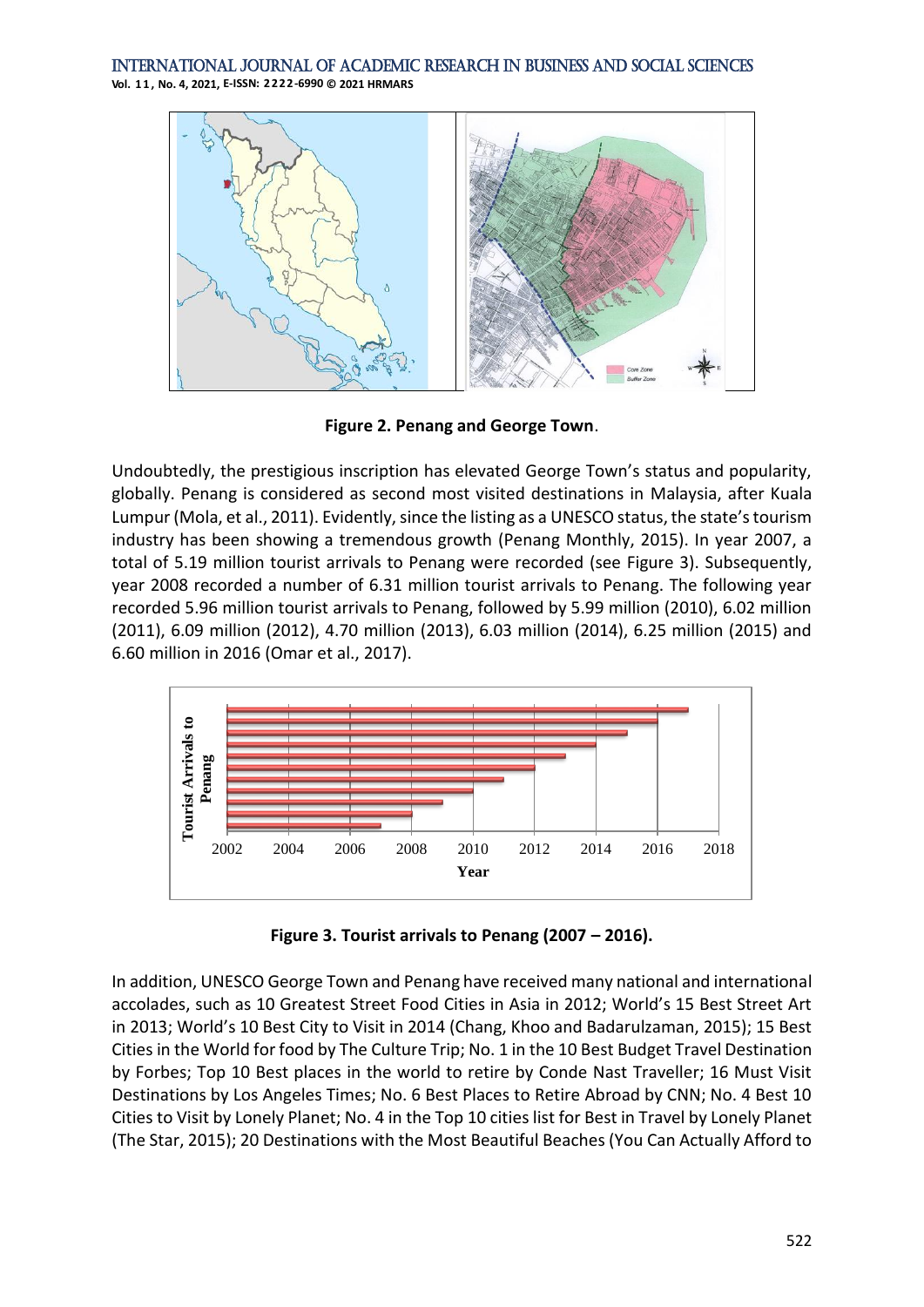Go To) in 2019 by The Travel; 12 best countries to retire in 2019 by New York Post (News Straits Times 2019 ); to name just a few.

Unfortunately, since the inscription in 2008, UNESCO George Town has not been listed to any seven of UNESCO's creative city criteria. Moreover, with reference to UCCN, although the concept of UCCN is gaining credence from other region and countries, there is still a dearth of research of creative cities research in Malaysia (Khoo and Badarulzaman, 2014). Thus, this paper aims to fill this research gap. Therefore, this paper seeks to investigate the evidence of UNESCO George Town that is most likely entitled to be listed as a UNESCO Creative City. The following two-fold research objectives were addressed:

- (1) The first objective is to critically analyze the potentials of UNESCO George Town, if at all, to be listed as a Creative City of Gastronomy.
- (2) The second objective is to conduct the systematic literature review (SLR) searching process with special reference to UNESCO George Town and UNESCO Creative Cities Network (UCCN).

## **Systematic Literature Review**

Systematic Literature Review (SLR) is among the most reliable methods of research (Torraco, 2005). SLRs are relevantly applicable in exploring new trends within disciplines (Pickering & Byrne, 2014). This method allows boundaries to be mapped on what is already known, and consequently identifies gaps on what is yet to be known (Pickering et al., 2015). Unlike conventional literature review, SLRs are less rigid (Yang, et al., 2017; Snyder, 2019). An SLR can be perceived as a stand-alone research that clearly delineates a field and provides answers to quite specific questions (Warren and Becken, 2017). A SLR has to be valid, repeatable, systematic in the approach, comprehensive in scope and explicit in procedure (Fink, 2005; Pickering and Byrne, 2014; Xiao and Watson, 2019).

The documentation of SLR process has been identified as one of the vital parts of a successful review (Brocke et al. 2009). The quantity and quality of literature derived from SLR is critically dependent on the processes of 'garbage-in' and 'garbage-out' or inclusion and exclude. Therefore, the quantity of articles to be included in SLRs is usually not more than 50 and often less than 10 (Robinson and Lowe, 2015). Moreover, this method can minimise bias on literature review as it provides highly systematic procedures (Shaffril et al.; 2019).

The SLR protocol and standard of publications are frequently applies in the field of medical researches (Tranfield, et al., 2003; Durach et al., 2017), however, the SLR-based researches have increased across other research fields (Schryen 2015), such as in the field of social sciences by Petticrew and Roberst (2006), software engineering field (Kitchenham and Charters, 2007), information systems area (Okoli and Schabram, 2010), supply chain management (Durach et al., 2017), education (Xiao and Watson, 2019), entrepreneurship (Kraus et al., 2020) as well as hospitality and tourism (Thees, et al., 2020). Given all the advantages of SLR, this paper opted for a SLR method. The SLR process for this paper was performed in March 2020.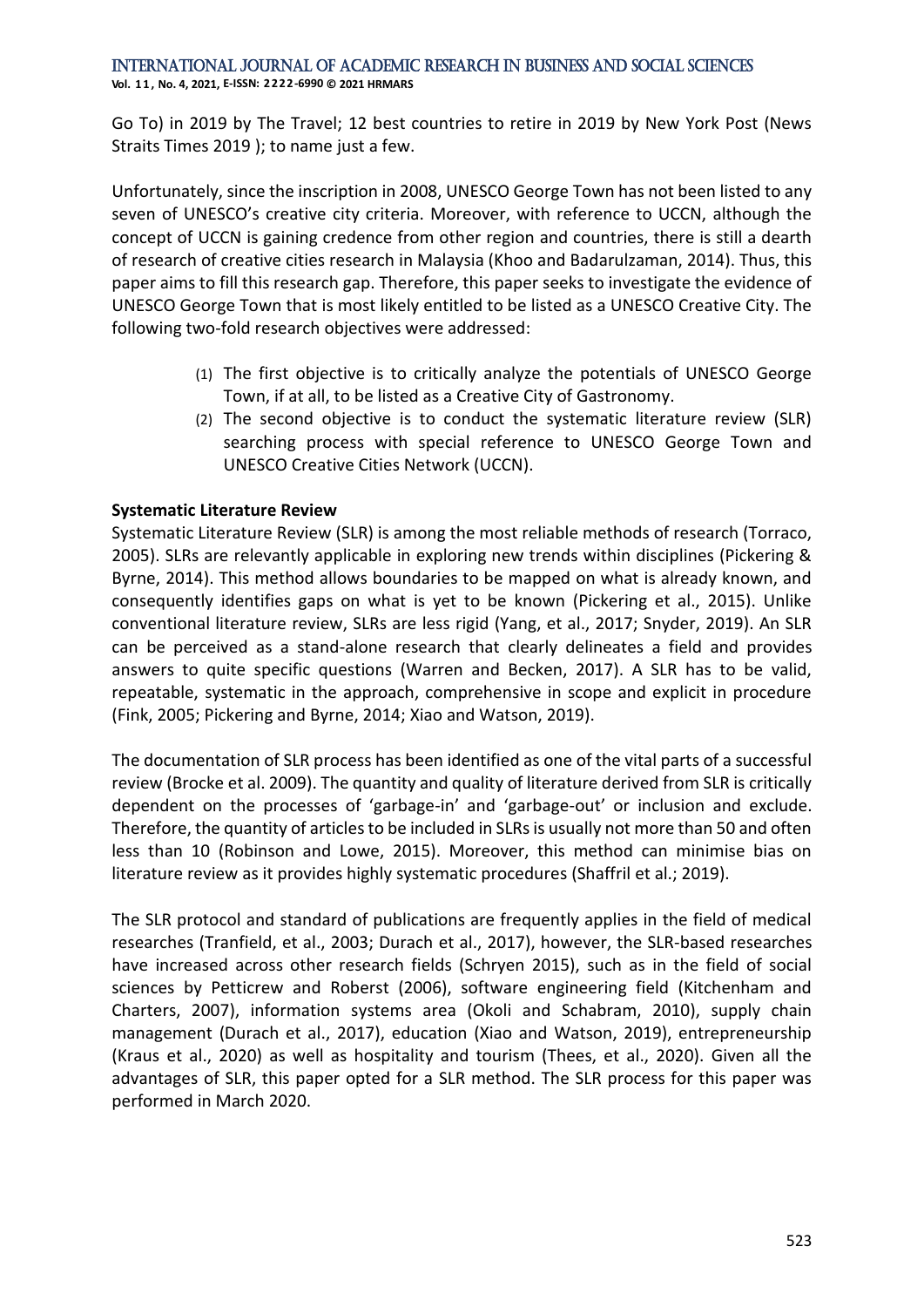**Vol. 1 1 , No. 4, 2021, E-ISSN: 2222-6990 © 2021 HRMARS**

#### **Research Methodology: SLR**

This particular section explains a thorough step-by-step process of SLR that includes database resources, inclusion and exclusion or 'garbage-in' and 'garbage-out' criteria, systematic review process and data abstraction and analysis which are employed in this paper.

#### **Database Sources**

Online databases offer a considerable collection of published literature (Petticrew and Roberts, 2006). No single database gathers the complete set of published documents; therefore, a SLR search should draw from a few databases where two databases are exceptional (Xiao and Watson, 2019). This paper retrieved a number of articles via Scopus and Google Scholar databases.

#### **Scopus Searching Functions**

Scopus allows multiple functions that include keywords, synonyms, phrase searching, truncation, Boolean operators, search string and field code.

#### **Keywords**

The keywords for SLR searching process should be derived from the research questions. The research questions can be grouped into concept keywords (Kitchenham and Charters 2007). For instance, this paper's research question is "which creative field does UNESCO George Town best entitled to?" Based on the research question, the keywords for this paper can be 'unesco creative city' and 'unesco george town penang.'

#### **Synonyms**

The keywords can be extended by synonyms (Rowley and Slack 2004). For example, the synonym words of 'unesco creative city' can be 'unesco creative town'. The synonym words of 'unesco george town' can be 'george town heritage site', 'george town penang', 'georgetown', and the like.

## **Phrase Searching**

The phrase searching in Scopus uses "double quotes" or inverted commas around the phrase. These functions allow Scopus to search for more than two words and join the words together, so the words will be searched as a phrase (King's College London, 2020). Selected examples of phrase searching used in this paper are "unesco creative city" and "unesco george town penang". Doing so, Scopus will search for materials where "unesco creative city" and "unesco george town penang" are used as a phrase.

#### **Truncation**

Truncation functions as variations identification of keywords. The truncation is indicated with an asterisk or star symbol (\*) at the end of the keywords (Bettany-Saltikov, 2012). In this paper, truncation is applied for the word 'city'  $\rightarrow$  'cit<sup>\*</sup>. The word 'cit<sup>\*</sup> can be searched as 'city' and 'cities'.

#### **Boolean Operator 'OR'**

It is an advantage for the researchers to know how to establish search strings using Boolean operators (Fink 2005). The function of Boolean operator 'OR' is to include one or more synonyms of the keywords. The Boolean operator 'OR' must be included in between the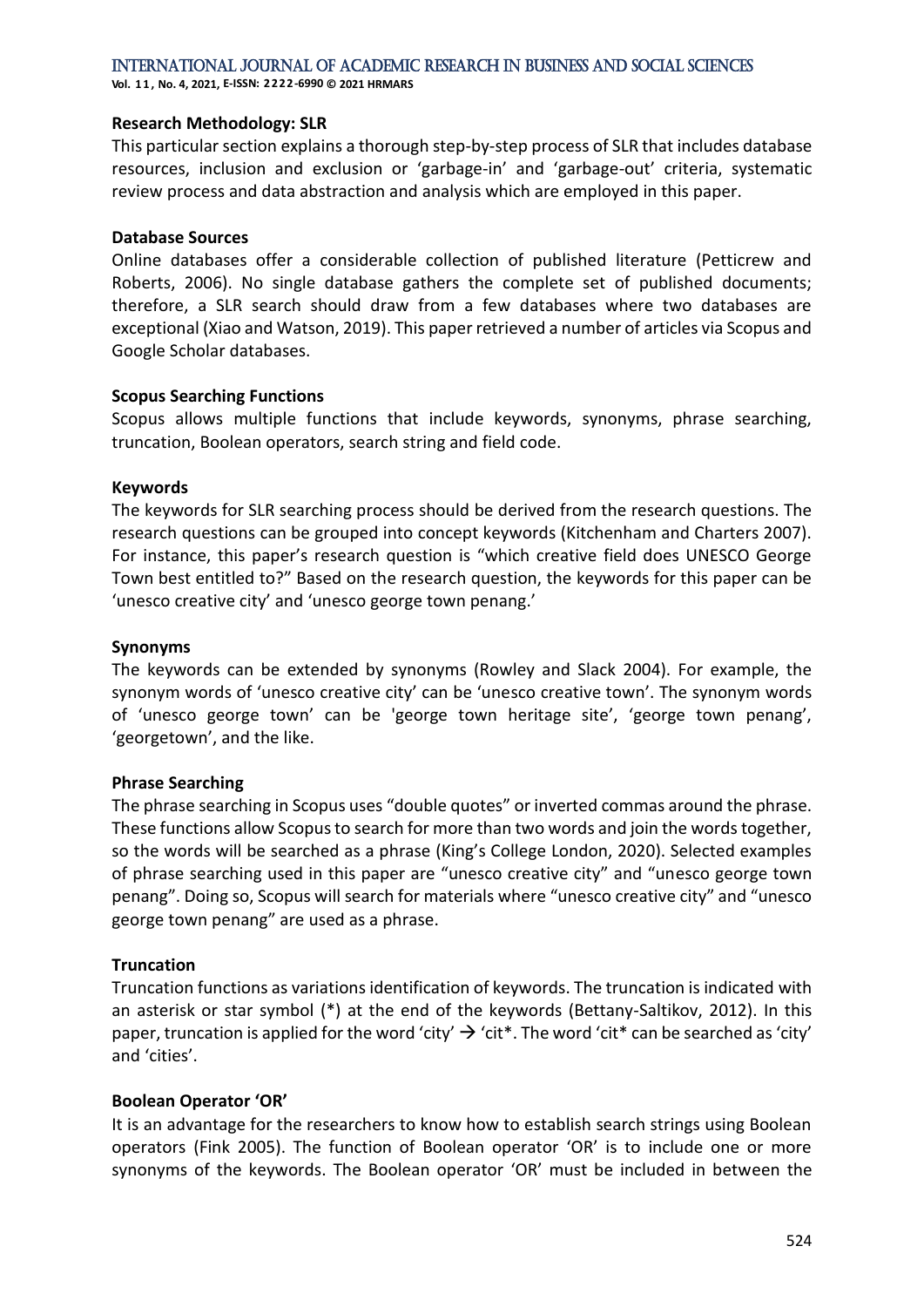synonym words. Effectively, the synonym words using Boolean operator 'OR' should be in the same bracket. A selection of examples of synonym words using Boolean operator 'OR' for this paper can be ("unesco creative citi\* network" OR "unesco creative cit\*" OR "creative cit\*").

## **Boolean Operator 'AND'**

The function of Boolean operator 'AND' is to join the domains (Breretona et al. 2007). Effectively, the joined of the domains using Boolean operator 'AND' must include double bracket at the beginning and end of the search string. The search using Boolean operator 'AND' for this paper can be (("unesco creative cit\* network" OR "unesco creative cit\*" OR "creative cit\*") AND ("george town" OR "george town penang" OR georgetown OR "pulau pinang" OR penang)).

## **Field Code**

There is a selection of field code functions available in Scopus database namely 'ALL', 'TITLE', 'TITLE-ABS', 'TITLE-ABS-KEY', 'TITLE-ABS-KEY-AUTH', and the like. In this paper, the researchers will only use the 'TITLE-ABS-KEY' field code function where the keywords are widely retrieved.

## **Search string**

A search string is an arrangement of words and phrases. The search string for this paper is TITLE-ABS KEY (("unesco creative cities network" OR "unesco creative cit\*" OR "creative cit\*") AND ("george town" OR "george town penang" OR georgetown OR "pulau pinang" OR penang OR malaysia)) (see Figure 4).



**Figure 4. Scopus advanced search string**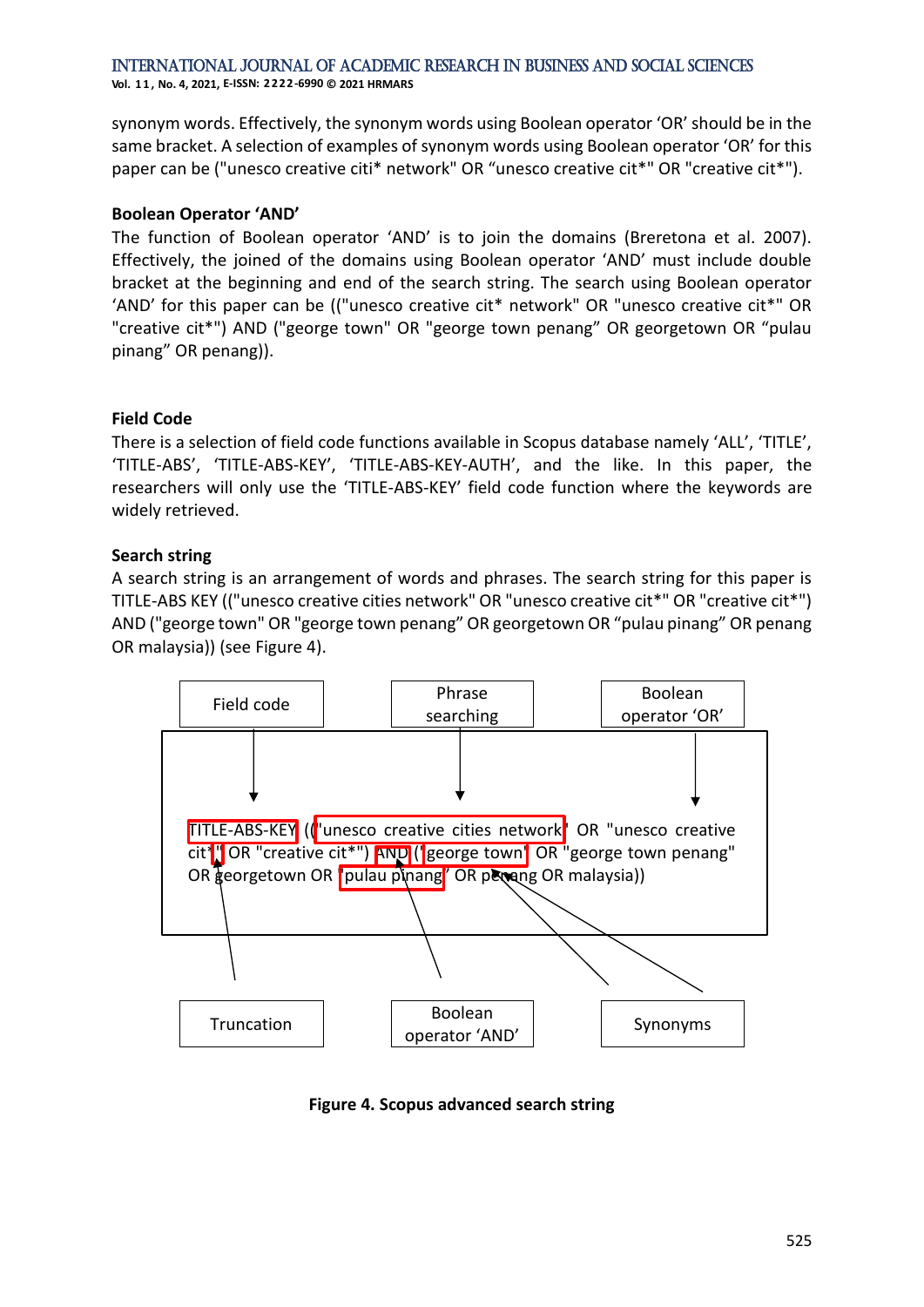**Vol. 1 1 , No. 4, 2021, E-ISSN: 2222-6990 © 2021 HRMARS**

#### **Google Scholar searching functions**

Google Scholar database has a limited search functions (De Winter et al., 2014). It allows the functions of synonyms, phrase searching, Boolean operator 'OR', Boolean operator 'AND', field code and search string. There is a slight difference for Google Scholar's Boolean operator 'AND', field code and search string searching functions.

## **Boolean operator 'AND'**

The Boolean operator 'AND' in Google Scholar is best replaced by bracket. For an example, instead of (city) AND (george town), use (city)(george town).

## **Field code**

There are two field code functions in Google Scholar, namely (i) 'in the title of the article' and (ii) 'anywhere in the article'. The first field code function allows the database to search for the keywords written mainly in the title of the articles; the latter field code allows the database to search for the keywords in the title, keywords and/or abstract of the articles.

## **Search string**

Google Scholar's search string for this paper is: allintitle: ("unesco creative cities network" OR "unesco creative city" OR "unesco creative cities" OR "creative city" OR "creative cities")("george town" OR "george town penang" OR georgetown OR "pulau pinang" OR penang) (see Figure 5).



## **Figure 5. Google Scholar advanced search string details**

#### **The SLR Process**

The SLR process in selecting articles consists of 'identification', 'screening' and 'eligibility' phase (Gough, et al., 2017 and Shaffril et al.; 2019).

#### **Phase 1: Identification**

According to Fink (2005), the process of SLR searching involves identifying the keywords, searching for synonyms of the words and followed by establishing the search string. For this paper, seven articles were retrieved through Scopus database (refer Table 1) and 23 articles were retrieved through Google Scholar database (see Table 1).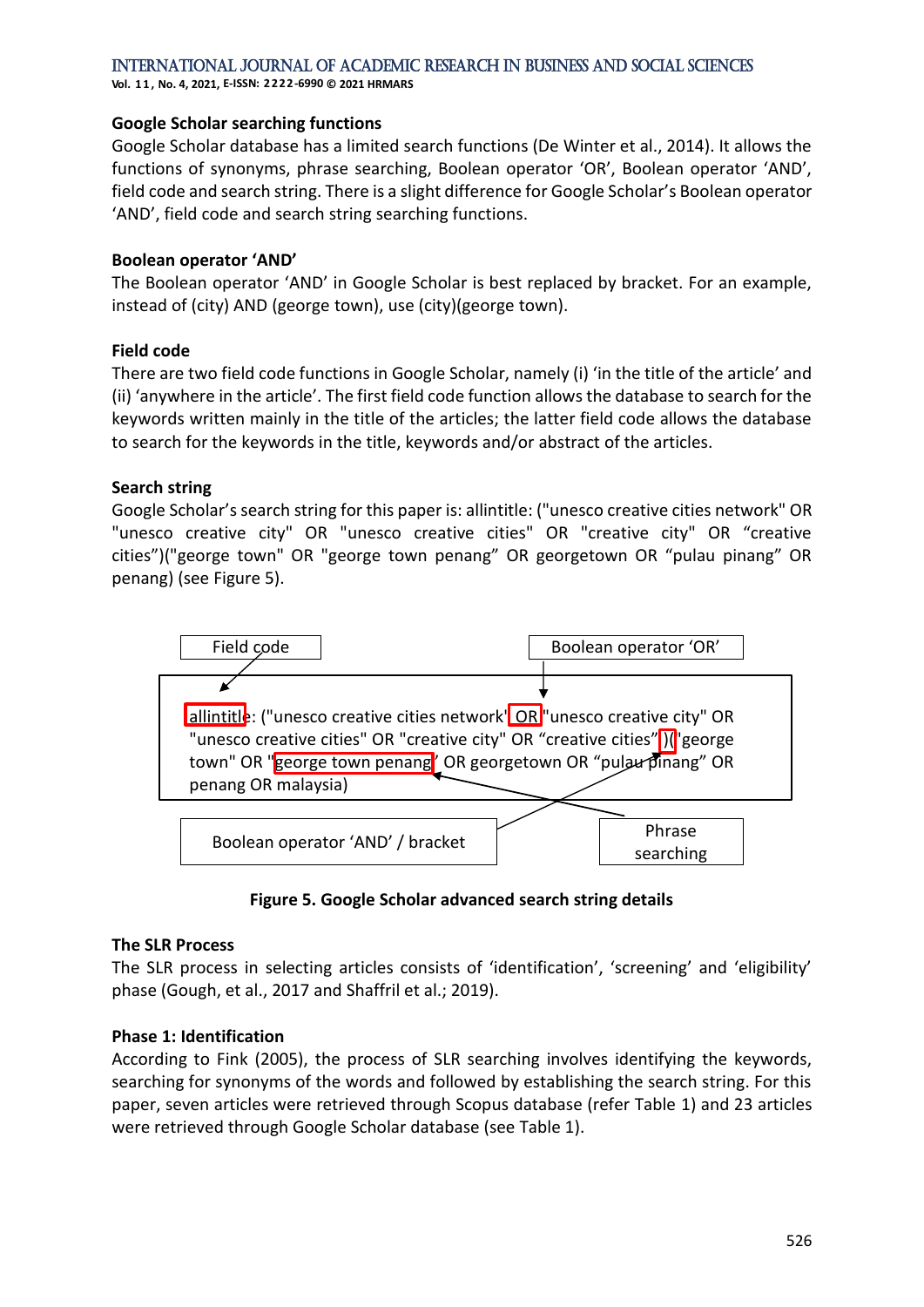#### **Table 1. Scopus advanced search string**

| Scopus | TITLE-ABS-KEY (("unesco creative cities network" OR "unesco creative<br>  cit*" OR "creative cit*") AND NOT ("george town" OR "george town b<br> penang" OR georgetown OR "pulau pinang" OR penang OR melaka OR  <br>malaysia)) |
|--------|---------------------------------------------------------------------------------------------------------------------------------------------------------------------------------------------------------------------------------|
|--------|---------------------------------------------------------------------------------------------------------------------------------------------------------------------------------------------------------------------------------|

Based on the Google Scholar advanced searching, 23 articles were retrieved in the identification phase of SLR process (see Table 2).

## **Table 2. Google Scholar advanced search string**

|                | allintitle: ("unesco creative cities network" OR "unesco creative city" |
|----------------|-------------------------------------------------------------------------|
|                | OR "unesco creative cities" OR "creative city" OR "creative             |
| Google Scholar | cities")("george town" OR "george town penang" OR Georgetown OR         |
|                | "pulau pinang" OR penang OR Malaysia)                                   |

## **Phase 2: Screening**

The second phase was to screen that 30 articles based on the 'garbage-in' and 'garbage-out' or inclusion and exclusion criteria. The only criterions were the exclusion of subject area: environmental science. In total, two articles were omitted based on the exclusion criteria. Google Scholar screened and returned articles between 2008 and 2020. A total of 13 articles were omitted.

## **Phase 3: Eligibility**

The third phase is eligibility, where only two articles retrieved from Scopus database were relevant to this paper that mainly focus on George Town as a Creative City based on UCCN. As for Google Scholar, one redundant article that is retrieved from Google Scholar database was omitted.

## **Inclusion**

As a final point, the remaining articles included and ready to be analyzed for this paper resulted in a total of three articles (see Figure 6).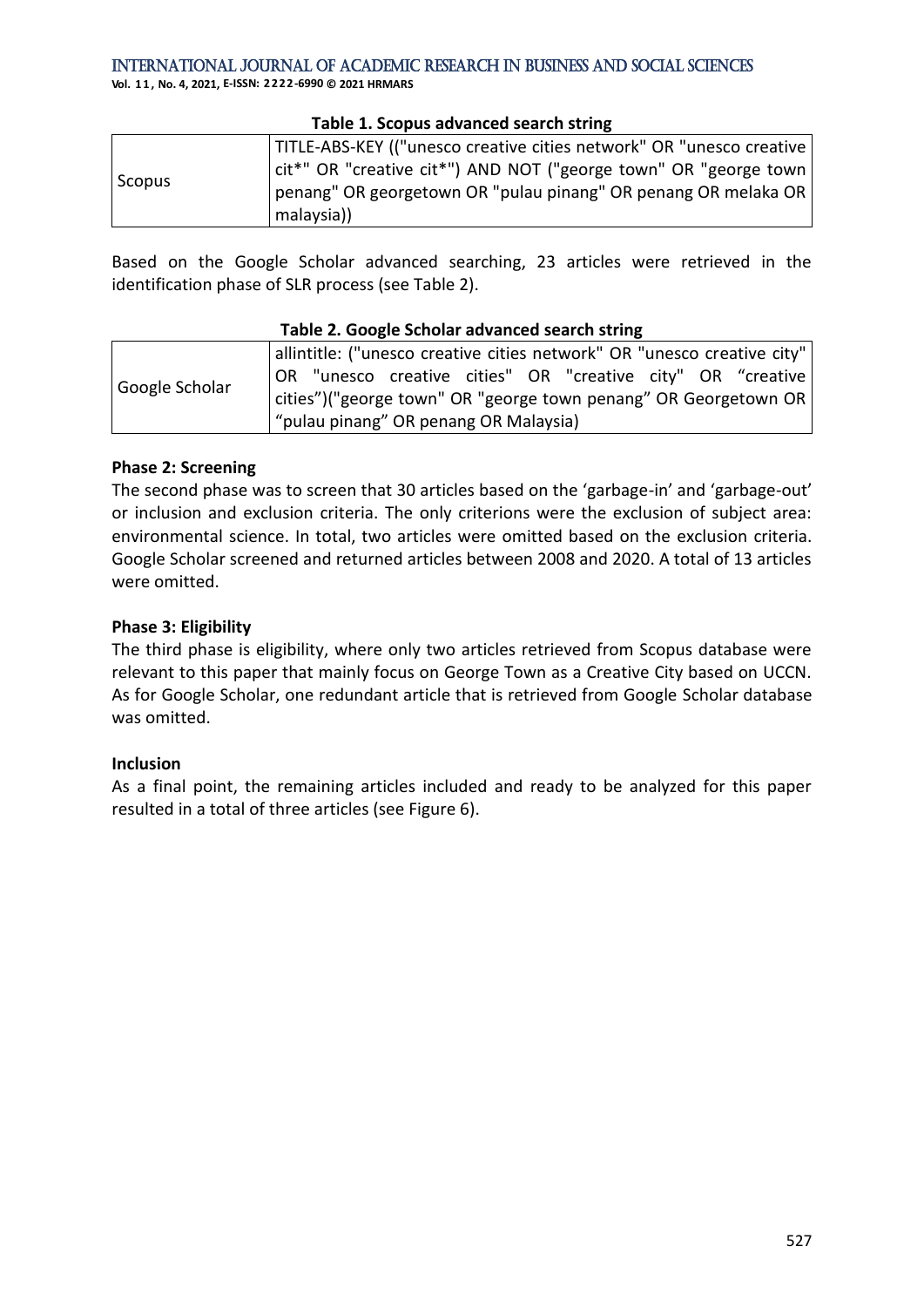**Vol. 1 1 , No. 4, 2021, E-ISSN: 2222-6990 © 2021 HRMARS**



**Figure 6. SLR flowchart of George Town as a UCCN**

## **Findings and Discussions**

Based on the SLR processes, there are only three eligible articles included and ready to be analyzed in this paper (see Table 3).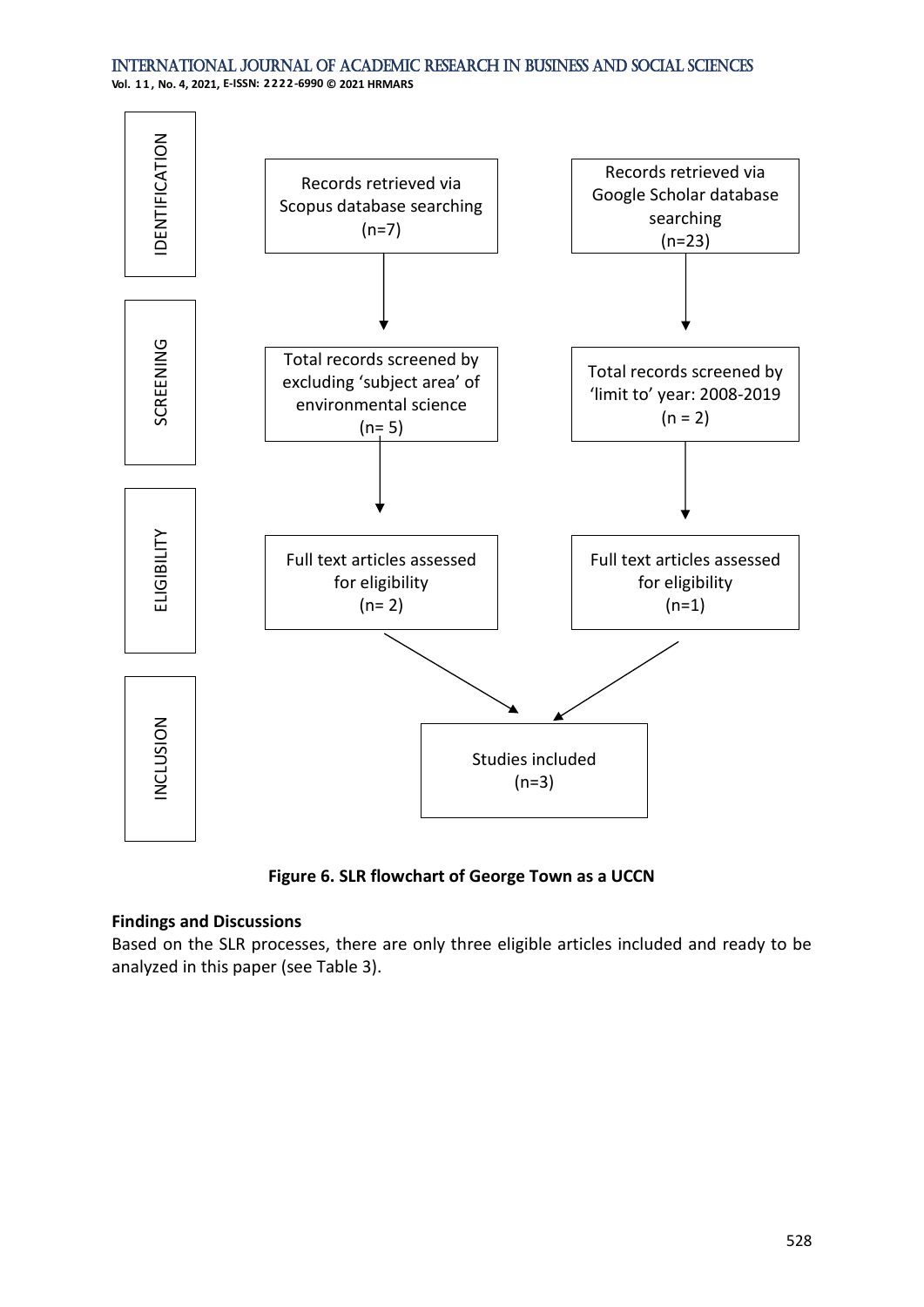**Vol. 1 1 , No. 4, 2021, E-ISSN: 2222-6990 © 2021 HRMARS**

| <b>Table 3. Findings</b> |                                      |                                                                                                                                     |                                                                                                                                                                                                                                                                                                                                                                       |  |
|--------------------------|--------------------------------------|-------------------------------------------------------------------------------------------------------------------------------------|-----------------------------------------------------------------------------------------------------------------------------------------------------------------------------------------------------------------------------------------------------------------------------------------------------------------------------------------------------------------------|--|
|                          | No Authors/Years                     | <b>Objective</b>                                                                                                                    | <b>Findings</b>                                                                                                                                                                                                                                                                                                                                                       |  |
| 1                        | Khoo and<br>Badarulzaman,<br>2014(a) | gastronomic<br>George Town, Penang, Malaysia.                                                                                       | To discuss the prevalent trends of This paper proposes that George<br>exploiting cultural capital such as Town should leverage on its<br>legacy to ignite various gastronomic legacies as a<br>redevelopment of contemporary strategic asset to formally listed<br>cities as illustrated in the city of among other Creative Cities of<br>Gastronomy.                 |  |
| $\overline{2}$           | Khoo and<br>Badarulzaman,<br>2014(b) | of Gastronomy.                                                                                                                      | The findings provide empirical<br>evidence that urban gastronomy<br>To explore the role of Nasi Kandar in George Town does shape and<br>in contributing George Town, motivate local and foreign tourists<br>Penang as a UNESCO Creative City alike to pay a visit to the city. This<br>is a valid construct to position<br>George Town as a<br>City of<br>Gastronomy. |  |
| 3                        | Khoo and<br>Badarulzaman,<br>2014(c) | To explore the viability of branding<br>George<br>Town, Penang<br>as<br>a<br>of<br><b>UNESCO</b><br>Creative<br>City<br>Gastronomy. | The findings revealed that George<br>Town qualifies to be branded as<br>City of Gastronomy.                                                                                                                                                                                                                                                                           |  |

In general, the findings showed that all the three articles were written by the same authors and in the same year (2014). However, the objectives of the studies differ from one another. The objective of the first article: 'Branding George Town World Heritage Site as City of Gastronomy: Prospects of Creative Cities Strategy in Penang' (Khoo & Badarulzaman, 2014 (a)) is to analyze the gastronomic heritage as demonstrated in the heritage city of George Town. The findings suggest that, in line with UCCN flagship, the city of UNESCO George Town should place the city's gastronomic heritage as a strategic advantage to formally listed along other Creative Cities of Gastronomy. The objective of the second article: 'Factors Determining George Town as a City of Gastronomy' (Khoo & Badarulzaman, 2014 (b)) is to explore the role of *Nasi Kandar* in contributing George Town, Penang as a UNESCO Creative City of Gastronomy. The findings provide empirical evidence that urban gastronomy in George Town does shape and motivate local and foreign tourists alike to visit the city. This is a reasonably valid construct to position George Town as a City of Gastronomy. The objective of the third article is to explore the viability of branding George Town, Penang as a UNESCO Creative City of Gastronomy. The findings revealed that George Town qualifies to be branded as a UNESCO Creative City of Gastronomy.

This paper attempted to systematically analyze the existing literature on the potentials of George Town to be branded as a UNESCO Creative City. A rigorous reviewed sourced from Scopus and Google Scholar databases have resulted in 3 relevant articles. There are seven creative criteria of UCCN; namely crafts and folk art, music, design, literature, gastronomy, film and media arts (Alamoudy, 2013; Rodríguez-Gutiérrez, et al., 2020). The findings of this paper strongly indicate that George Town is eligible to be branded as a City of Gastronomy.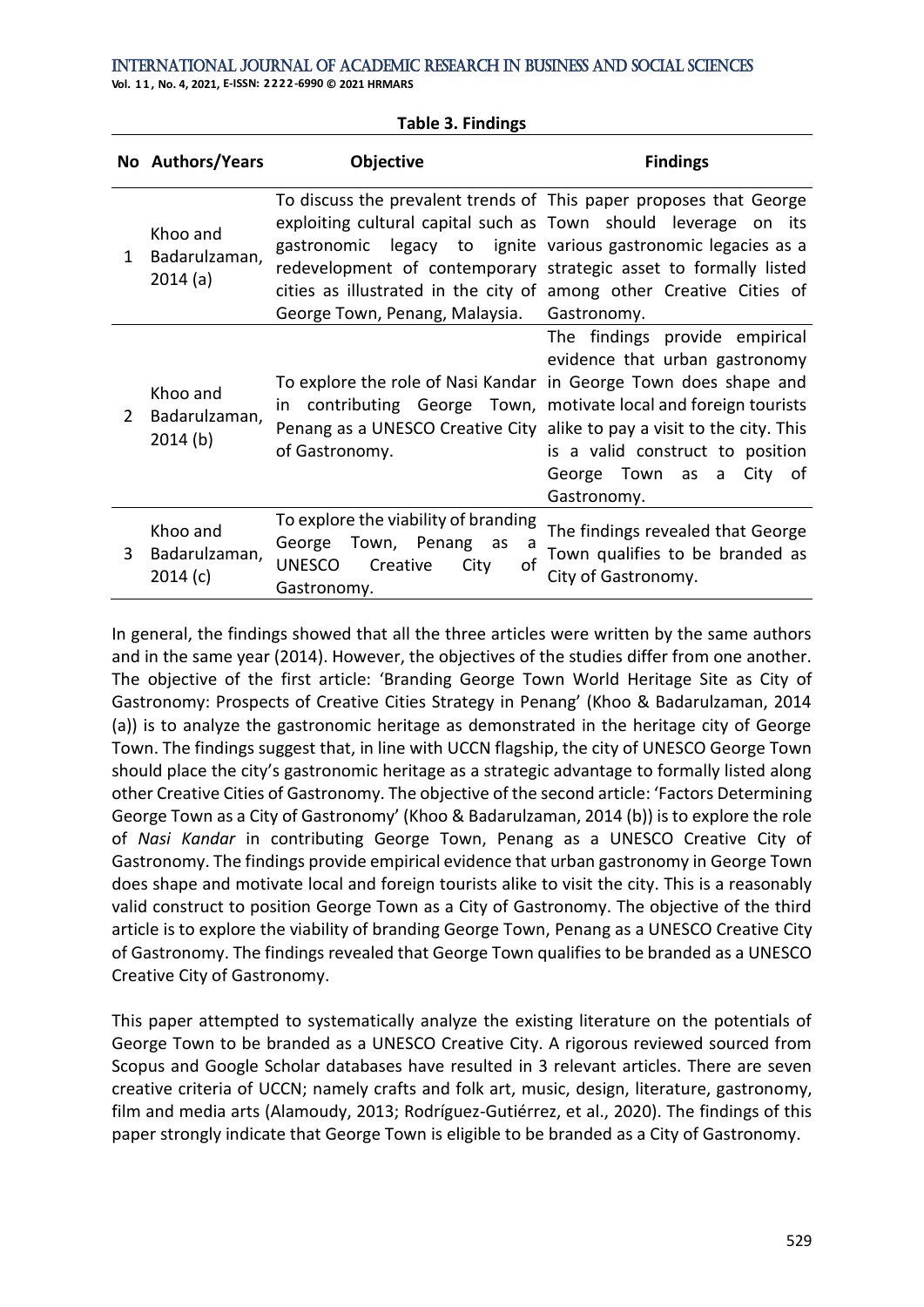**Vol. 1 1 , No. 4, 2021, E-ISSN: 2222-6990 © 2021 HRMARS**

#### **Limitations and Future Research**

Firstly, this paper only involved three articles. This shows that there is still a dearth of research about UCCN in Malaysia (Khoo & Badarulzaman, 2014). Although the quantity of articles to be included in SLR researches can be less than ten (Robinson and Lowe, 2015), the researchers strongly suggest that more quantity of researches on UCCN in Malaysia should be gathered so that George Town could properly positioned and branded as a creative city based on its outstanding preferences.

Secondly, this paper only focused *Nasi Kandar* that originally belongs to the Indian Muslim community. Whereas, as a UNESCO Heritage Site, George Town comprised multi-ethnic community such as Malay, Indonesian descendants, Arabs, Chinese, Straits Chinese, Indian, just to name a few. These multi-ethnic communities have their own particular food to represent their ethnic groups. Hence, future research should investigate the factors determining other ethnic groups' food vis-à-vis the branding of UNESCO George Town as a City of Gastronomy under UCCN.

Thirdly, this paper is mainly focusing on UNESCO George Town. However, UNESCO Cultural World Heritage Site in 2008 was jointly inscribed with Melaka. Therefore, in future, similar research should be focused on Melaka, so that both UNESCO cultural heritage sites can be analysed and best branded based on the sites' creative criteria.

Fourthly, this paper applied SLR method that was based on two databases, namely Scopus and Google Scholar. In addition, the number of articles included in this paper is a bit too small. Although SLR focuses on quality instead of quantity of the articles, and there is no minimum number of SLR articles is required; as for future research, the researchers suggest that more databases should be used so that the quantity of quality articles can be increased.

## **Conclusion**

As a conclusion, this paper contributes to the knowledge of SLR searching process that is specifically focusing on tourism field with special reference to UNESCO George Town as a UNESCO Creative Cities Network.

## **Corresponding Author**

Dina Miza Suhaimi (Ph.D.) Faculty of Technical and Vocational, Universiti Pendidikan Sultan Idris, 35900, Tanjong Malim, Perak, Malaysia. Email: dinamiza2002@gmail.com

## **References**

- Abdullah, J., Azam, R., and Bustami, R. (2013). Socio-economic and Cultural Sustainability of Muslims in Georgetown World Heritage Site. *Procedia-Social and Behavioural Sciences*, 85, 217-226.
- Atikahambar, Y., Zainal, A., Rahayu, M., and Mokhtar, R. (2018). Quality of Food and Tourists' Satisfaction of Penang Delicacies in Predicting Tourists' Revisit Intention. *International Journal of Academic Research in Business and Social Sciences*, 8(12), 1606–1618.
- Bettany-Saltikov, J. (2012). How to Do a Systematic Literature Review in Nursing: A Step-By-Step Guide. McGraw-Hill Education (UK).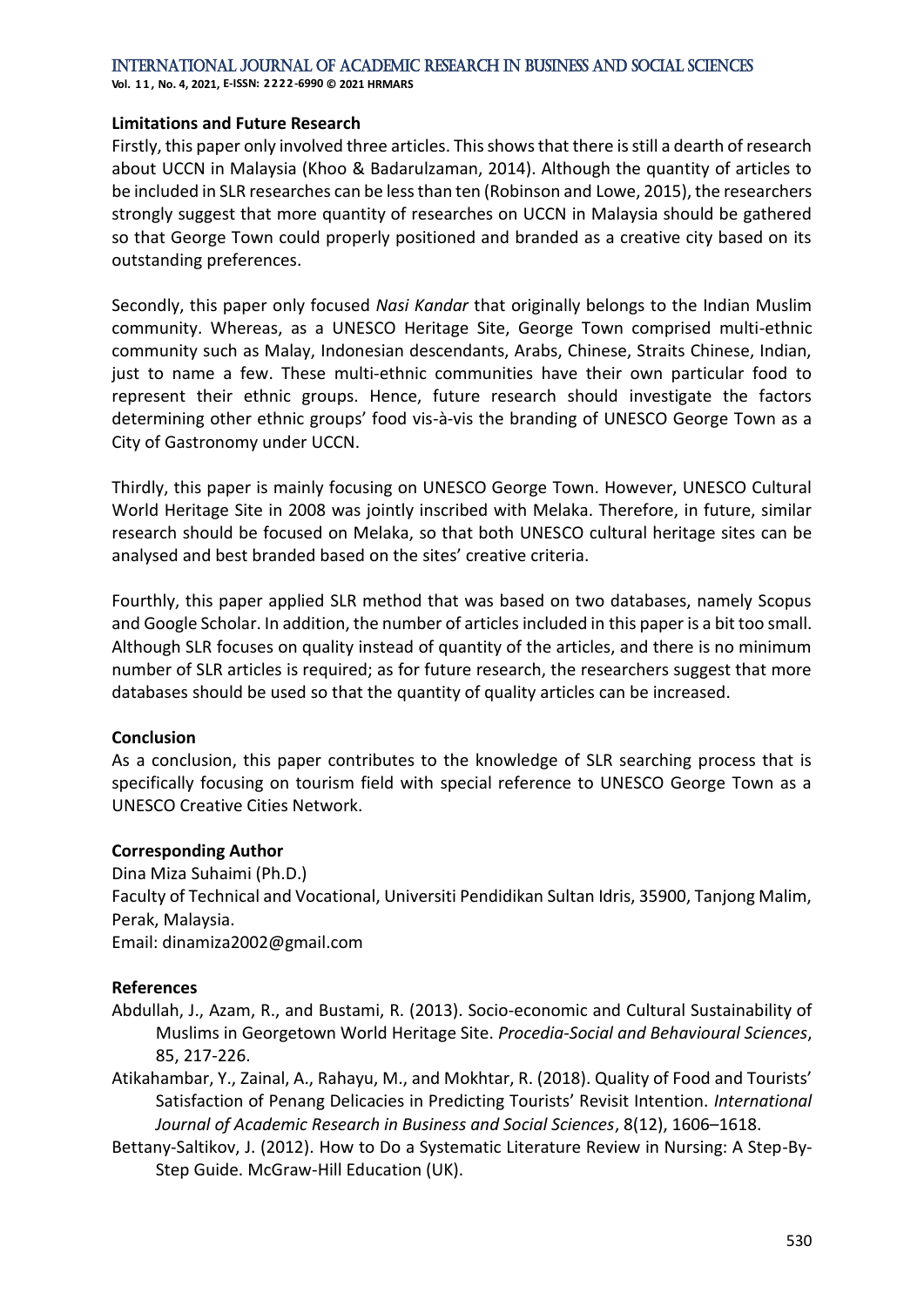**Vol. 1 1 , No. 4, 2021, E-ISSN: 2222-6990 © 2021 HRMARS**

Burnham, J. F. (2006). Scopus database: a review. *Biomedical digital libraries*, 3(1), 1.

- Cheng, K. G. (2017). The Cheapskate Highbrow and the Dilemma of Sustaining Penang Hawker Food. *SOJOURN: Journal of Social Issues in Southeast Asia*, 32(1), 36-77.
- Connolly, C. (2017). Whose landscape, whose heritage? Landscape politics of 'swiftlet farming' in a World Heritage City. *Landscape Research*, 42(3), 307-320.
- Durach, C. F., Kembro, J., and Wieland, A. (2017). A new paradigm for systematic literature reviews in supply chain management. *Journal of Supply Chain Management*, 53(4), 67- 85.
- Farahani, B. M., Abooali, G., & Mohamed, B. (2012). George Town World Heritage Site: What We Have and What We Sell?. *Asian Culture and History*, 4(2), 81.
- Fink, A. (2005). Conducting Research Literature Reviews: From the Internet to Paper, 2<sup>nd</sup> ed. Thousand Oaks, CA: Sage.
- Foo, R., and Krishnapillai, G. (2019). Preserving the intangible living heritage in the George Town World Heritage Site, Malaysia. *Journal of Heritage Tourism*, 14(4), 358-370.
- Gani, A. A., Mahdzar, M., Mohamad, R., Abdullah, N., Shahril, Z., and Awang, K. W. (2017). Linking Image and Satisfaction of Food Tourism in Penang, Malaysia. *E-Proceeding of the 6th International Conference on Social Sciences Research 2017* (ICSSR 2017). Kuala Lumpur, Malaysia.
- Genc, R. (2017). Gastronomic Heritage in Tourism Management. *Asia-Pacific Journal of Innovation in Hospitality and Tourism, 6*(1), 1-14.
- Hun-Kean Cheah, H., Goh, Y., Isa, S. M., Mohaidin, Z. (2018). Customers' Behavioural Intentions towards Heritage Café in the George Town World Heritage Site (WHS), Penang, Malaysia. *Journal of Business and Social Development, 6*(1), 109-119
- Khoo, S. L., and Badarulzaman, N. (2014) Factors Determining George Town as a City of Gastronomy. *Tourism Planning and Development*, 11(4), 371-386.
- Kivela, J., and Crotts, J. C. (2006). Gastronomy tourism: A meaningful travel market segment. *Journal of Culinary Science and Technology*, 4(2), 39–55.
- Latiff, K., Ng, S. I., Aziz, Y. A., & Basha, N. K. (2019). Food authenticity as one of the stimuli to world heritage sites. *British Food Journal*.
- Leng, K. S., & Badarulzaman, N. (2014). Branding George Town world heritage site as city of gastronomy: prospects of creative cities strategy in Penang. *International Journal of Culture, Tourism and Hospitality Research.*
- Leong, Q., Karim, M. S. A., Awang, K. W. and Bakar, A. Z. A. (2017). Profiles of Gastronomic Tourists Visiting Malacca and George Town, World Heritage Site(s) of Malaysia. *Asia-Pacific Journal of Innovation in Hospitality and Tourism*. Vol. 6 No. 1 p. 99-120
- Leong, Q. L., Ab Karim, S., Awang, K. W., & Bakar, A. Z. A. (2017). An integrated structural model of gastronomy tourists' behaviour. *International Journal of Culture, Tourism and Hospitality Research*.
- Marzuki, A. (2010). Tourism development in Malaysia. A review on federal government policies. *Theoretical and Empirical Researches in Urban Management*, (17), 85.
- Mohamed, B., Omar, S. I., and Abidin, S. Z. Z. (2015). The Perils of Tourism Growth in a World Heritage Site: The Case of George Town, Penang.
- Moher, D., Liberati, A., Tetzlaff, J., Altman, D. G. (2009). Preferred reporting items for systematic reviews and MetaAnalyses: the PRISMA statement. *PLoS Med.* 6 (7)
- Musa, M., and Feng, K. L. (2016). Initiating an Oral History Project in a Multicultural UNESCO World Heritage Site of George Town, Penang, Malaysia: Challenges and Outcomes. Kajian Malaysia: *Journal of Malaysian Studies*, 34(2).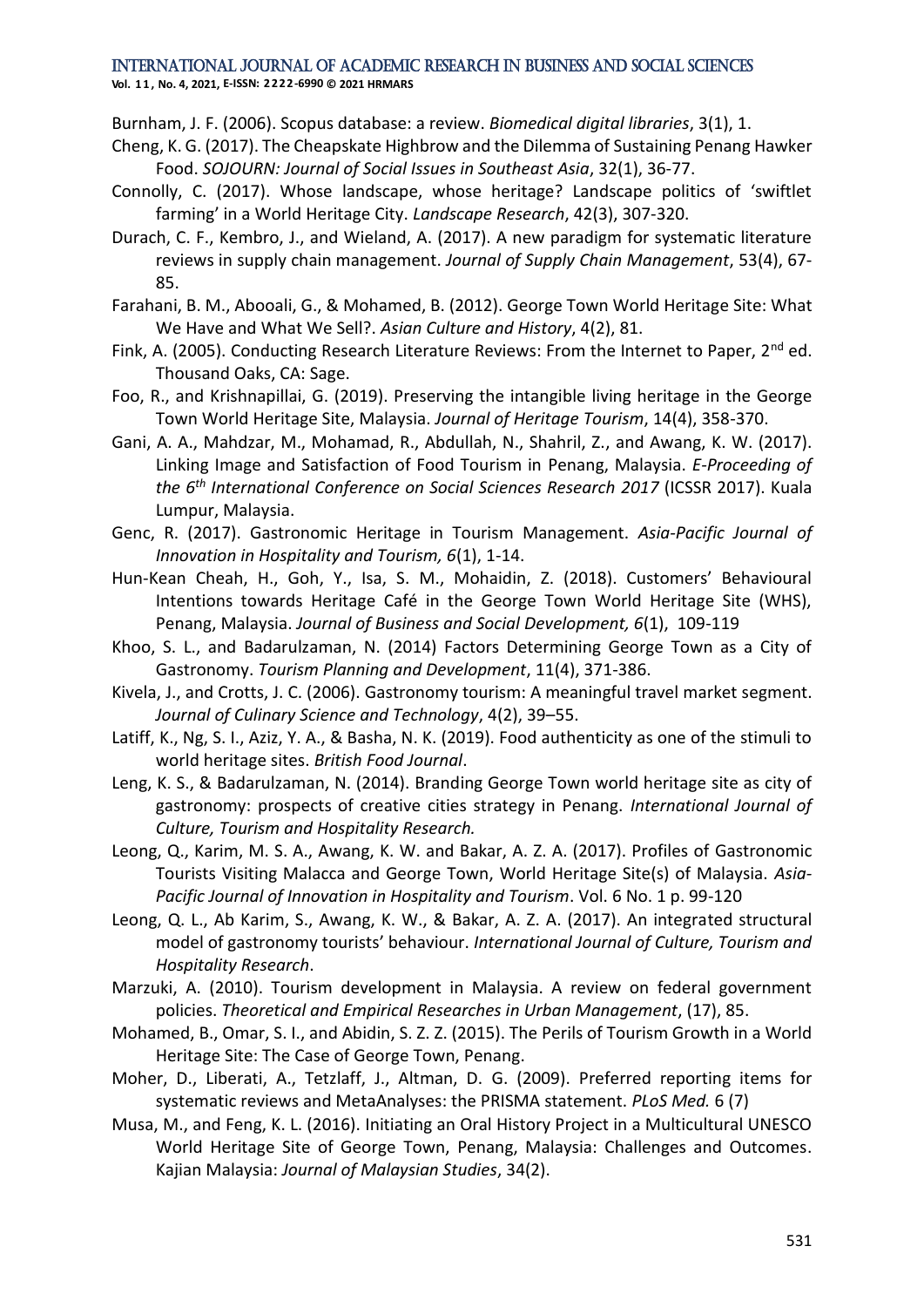**Vol. 1 1 , No. 4, 2021, E-ISSN: 2222-6990 © 2021 HRMARS**

- Omar, S. I., Abukhalifeh, A. A. N., and Mohamed, B. (2015). An Importance-Performance Analysis of International Visitors to Penang Island, Malaysia. *Tourismos: An International Multidisciplinary Journal of Tourism*, 10(1), 15-36.
- Omar, S. I., Mohamad, D., Rozelee, S., and Mohamed, B. (2017). Holiday satisfaction in Penang, Malaysia: A quantitative perspective analysis of international and domestic tourists. *Geografia: Malaysian Journal of Society and Space*, 11(7).
- Pazil, A. H. M., and Razak, R. C. (2019). Perspectives of Asian Employers on Graduates' Soft Skills: A Systematic Review. *Universal Journal of Educational Research*, 7(11), 2397- 2405.
- Petticrew, M., and Roberts, H. (2006). Systematic Reviews in the Social Sciences. *A Practical Guide, Malden*: Blackwell.
- Ramli, Z. (2017). Heritage Tourism in Malaysia: Potential and Challenges. *The Social Sciences*, 12(3), 431-440.
- Reid, A. (1993). Southeast Asia in the Early Modern Era: Trade, Power, and Belief. *Cornell University Press*.
- Richard, B., and Richard, B. (2017). Hotel chains: survival strategies for a dynamic future. *Journal of Tourism Futures*, 3(1), 56-65.
- Rowley, Jennifer, and Slack, F. (2004). Conducting a Literature Review." *Management Research News* 27 (6): 31–39.
- Sayed, R. (2017). Promoting Local Community Integration in World Heritage Site Planning: George Town, Penang, Malaysia
- Shaffril, H. A. M., Samah, A. A., Samsuddin, S. F., and Ali, Z. (2019). Mirror-mirror on the wall, what climate change adaptation strategies are practiced by the Asian's fishermen of all? *Journal of cleaner production*.
- Shahminan, R. N. R. (2008). Kajian Tipologi Rumah Kedai Awal Era Belanda Di Bandar Melaka: Sumbangan Kepada Bidang Pemuliharaan Di Malaysia. *Ph.D. thesis, Universiti Sains Malaysia*.
- Torraco, R. J. (2005). Writing integrative literature reviews: Guidelines and examples. *Human Resource Development Review*, 4, 356.
- Xiao, Y., and Watson, M. (2019). Guidance on conducting a systematic literature review. *Journal of Planning Education and Research*, 39(1), 93-112.

## **Web Pages**

CNN Travel. (2017). Retrieved on 20 March 2020 from http://travel.cnn.com/penang/ CNNGo. (2011). Retrieved in March 2020 from

https://www.travelfeeder.com/travel\_guides/cnngo-50-most-delicious-foods-in-theworld-malaysian-assam-laksa-is-7th

GTWHI. (2012). Intangible Cultural Heritage in the Historic City of George Town: A Case study of the 20 practitioners. Retrieved in March 2020 from

http://gtwhi.com.my/images/pdfs/Heritage%20Traders%20of%20George%20Town.pd f

King's College London. (2020). Retrieved in March 2020 from https://libguides.kcl.ac.uk/systematicreview/advanced

Penang Monthly. (2015). Retrieved in March 2020 from http://www.investpenang.gov.my/files/investmentupdates/31/Penang%20Economic %20Indicator%20Q2%202015.1432708522.pdf